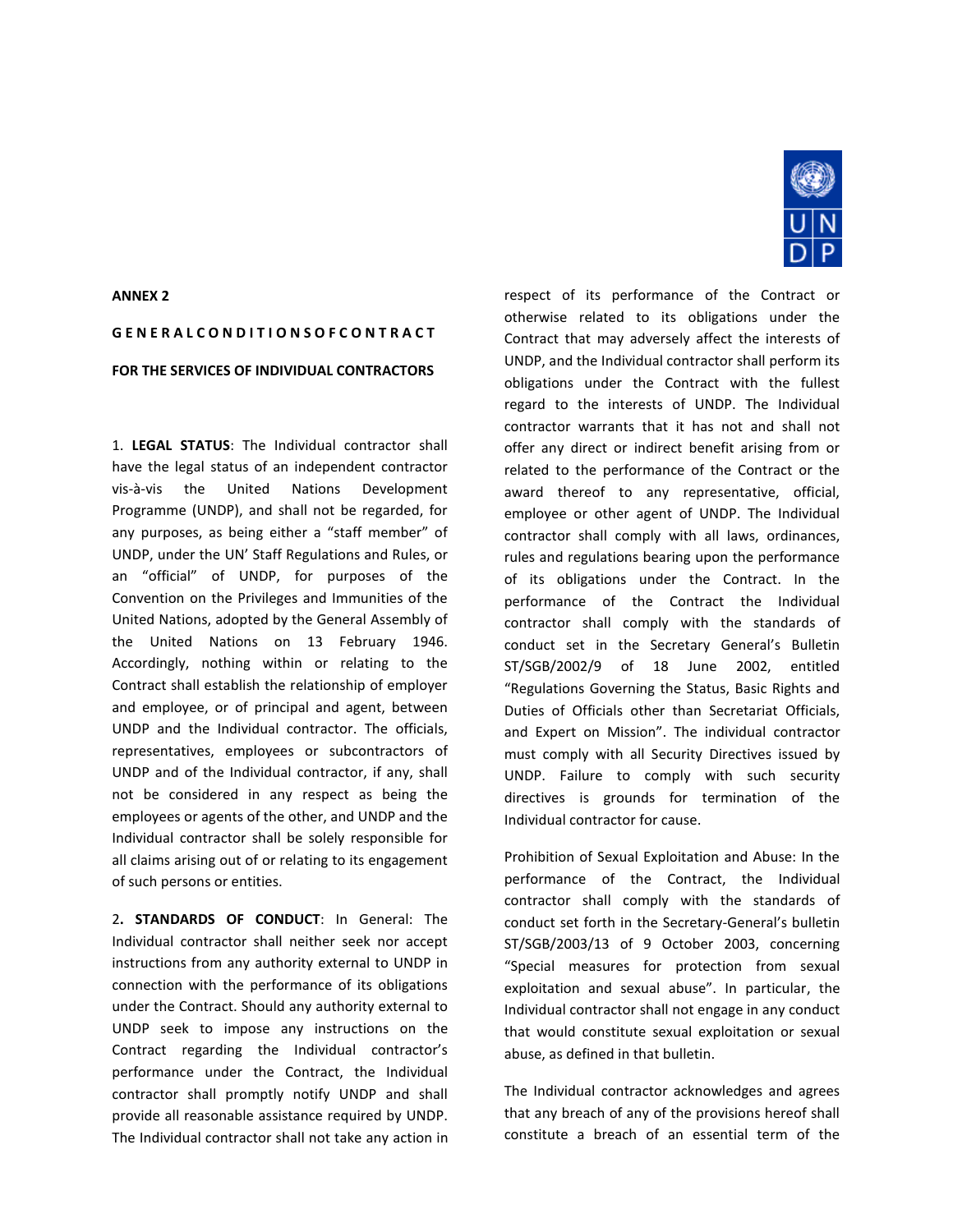Contract, and, in addition to any other legal rights or remedies available to any person, shall give rise to grounds for termination of the Contract. In addition, nothing herein shall limit the right of UNDP to refer any alleged breach of the foregoing standards of conduct to the relevant national authorities for appropriate legal action.

3**. TITLE RIGHTS, COPYRIGHTS, PATENTS AND OTHER PROPRIETARY RIGHTS**: Title to any equipment and supplies that may be furnished by UNDP to the Individual contractor for the performance of any obligations under the Contract shall rest with UNDP, and any such equipment shall be returned to UNDP at the conclusion of the Contract or when no longer needed by the Individual contractor. Such equipment, when returned to UNDP, shall be in the same condition as when delivered to the Individual contractor, subject to normal wear and tear, and the Individual contractor shall be liable to compensate UNDP for any damage or degradation of the equipment that is beyond normal wear and tear.

UNDP shall be entitled to all intellectual property and other proprietary rights, including, but not limited to, patents, copyrights and trademarks, with regard to products, processes, inventions, ideas, know-how or documents and other materials which the Individual contractor has developed for UNDP under the Contract and which bear a direct relation to or are produced or prepared or collected in consequence of, or during the course of, the performance of the Contract, and the Individual contractor acknowledges and agrees that such products, documents and other materials constitute works made for hire for UNDP. However, to the extent that any such intellectual property or other proprietary rights consist of any intellectual property or other proprietary rights of the Individual contractor: (a) that pre-existed the performance by the Individual contractor of its obligations under the Contract, or (b) that the Individual contractor may develop or acquire, or may have developed or acquired, independently of the performance of its obligations under the Contract, UNDP does not and shall not claim any ownership interest thereto, and the Individual contractor grants to UNDP a perpetual

licence to use such intellectual property or other proprietary right solely for the purposes of and in accordance with the requirements of the Contract. At the request of UNDP, the Individual contractor shall take all necessary steps, execute all necessary documents and generally assist in securing such proprietary rights and transferring or licensing them to UNDP in compliance with the requirements of the applicable law and of the Contract. Subject to the foregoing provisions, all maps, drawings, photographs, mosaics, plans, reports, estimates, recommendations, documents and all other data compiled by or received by the Individual contractor under the Contract shall be the property of UNDP, shall be made available for use or inspection by UNDP at reasonable times and in reasonable places, shall be treated as confidential and shall be delivered only to UNDP authorized officials on completion of work under the Contract

4. **CONFIDENTIAL NATURE OF DOCUMENTS AND INFORMATION**: Information and data that are considered proprietary by either UNDP or the Individual contractor or that are delivered or disclosed by one of them ("Discloser") to the other ("Recipient") during the course of performance of the Contract, and that are designated as confidential ("Information"), shall be held in confidence and shall be handled as follows. The Recipient of such Information shall use the same care and discretion to avoid disclosure, publication or dissemination of the Discloser's Information as it uses with its own similar information that it does not wish to disclose, publish or disseminate, and the Recipient may otherwise use the Discloser's Information solely for the purpose for which it was disclosed. The Recipient may disclose confidential Information to any other party with the Discloser's prior written consent, as well as to the Recipient's employees, officials, representatives and agents who have a need to know such confidential Information solely for purposes of performing obligations under the Contract. Subject to and without any waiver of the privileges and immunities of UNDP, the Individual contractor may disclose Information to the extent required by law, *provided that* the Individual contractor will give UNDP sufficient prior notice of a request for the disclosure of Information in order to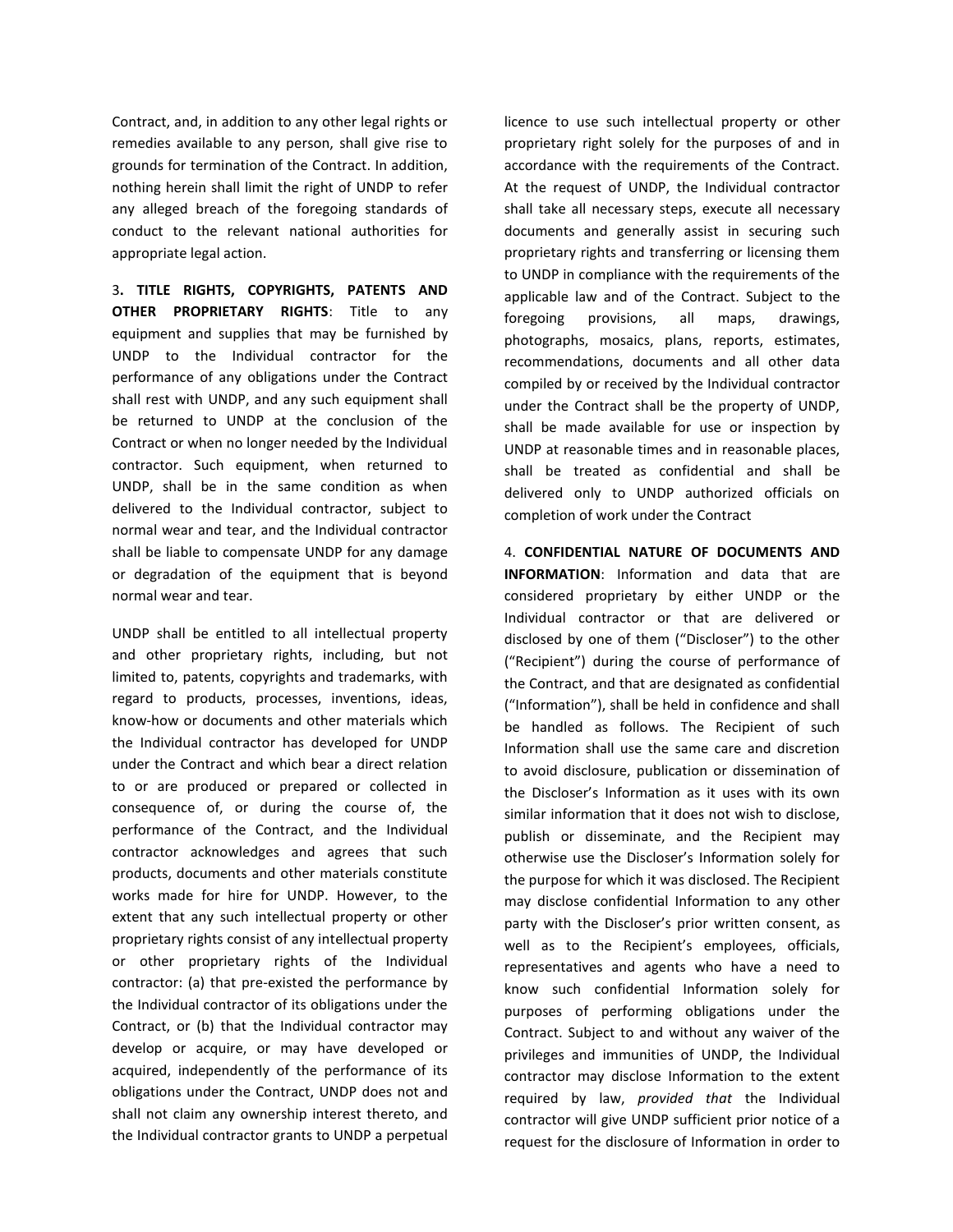allow UNDP to have a reasonable opportunity to take protective measures or such other action as may be appropriate before any such disclosure is made. UNDP may disclose Information to the extent as required pursuant to the Charter of the United Nations, resolutions or regulations of the General Assembly or its other governing bodies, or rules promulgated by the Secretary-General. The Recipient shall not be precluded from disclosing Information that is obtained by the Recipient from a third party without restriction, is disclosed by the Discloser to a third party without any obligation of confidentiality, is previously known by the Recipient, or at any time is developed by the Recipient completely independently of any disclosures hereunder. These obligations and restrictions of confidentiality shall be effective during the term of the Contract, including any extension thereof, and, unless otherwise provided in the Contract, shall remain effective following any termination of the Contract.

5. **TRAVEL, MEDICAL CLEARANCE AND SERVICE INCURRED DEATH, INJURY OR ILLNESS**: If the Individual contractor is required by UNDP to travel beyond commuting distance from the Individual contractor's usual place of residence, and upon prior written agreement, such travel shall be at the expense of UNDP. Such travel shall be at economy care when by air.

UNDP may require the Individual contractor to submit a Statement of Good Health from a recognized physician prior to commencement of work in any offices or premises of UNDP or before engaging in any travel required by UNDP or connected with the performance of the Contract. The Individual contractor shall provide such a Statement of Good Health as soon as practicable following such request, and prior to engaging in any such travel, and the Individual contractor warrants the accuracy of any such Statement, including, but not limited to, confirmation that the Individual contractor has been fully informed regarding the requirements for inoculations for the country or countries to which travel may be authorized.

In the event of the death, injury or illness of the Individual contractor which is attributable to the performance of services on behalf of UNDP under the terms of the Contract while the Individual contractor is traveling at UNDP expense or is performing any services under the Contract in any offices or premises of UNDP, the Individual contractor or the Individual contractor's dependants, as appropriate, shall be entitled to compensation equivalent to that provided under the UNDP insurance policy, available upon request.

6. **PROHIBITION ON ASSIGNMENT; MODIFICATIONS**: The Individual contractor may not assign, delegate, transfer, pledge or make any other disposition of the Contract, of any part thereof, or of any of the rights, claims or obligations under the Contract except with the prior written authorization of UNDP, and any attempt to do so shall be null and void. The terms or conditions of any supplemental undertakings, licences or other forms of Contract concerning any goods or services to be provided under the Contract shall not be valid and enforceable against UNDP nor in any way shall constitute an Contract by UNDP thereto, unless any such undertakings, licences or other forms of Contract are the subject of a valid written undertaking by UNDP. No modification or change in the Contract shall be valid and enforceable against UNDP unless provided by means of a valid written amendment to the Contract signed by the Individual contractor and an authorized official or appropriate contracting authority of UNDP.

7. **SUBCONTRACTORS**: In the event that the Individual contractor requires the services of subcontractors to perform any obligations under the Contract, the Individual contractor shall obtain the prior written approval of UNDP for any such subcontractors. UNDP may, in its sole discretion, reject any proposed subcontractor or require such subcontractor's removal without having to give any justification therefore, and such rejection shall not entitle the Individual contractor to claim any delays in the performance, or to assert any excuses for the non-performance, of any of its obligations under the Contract. The Individual contractor shall be solely responsible for all services and obligations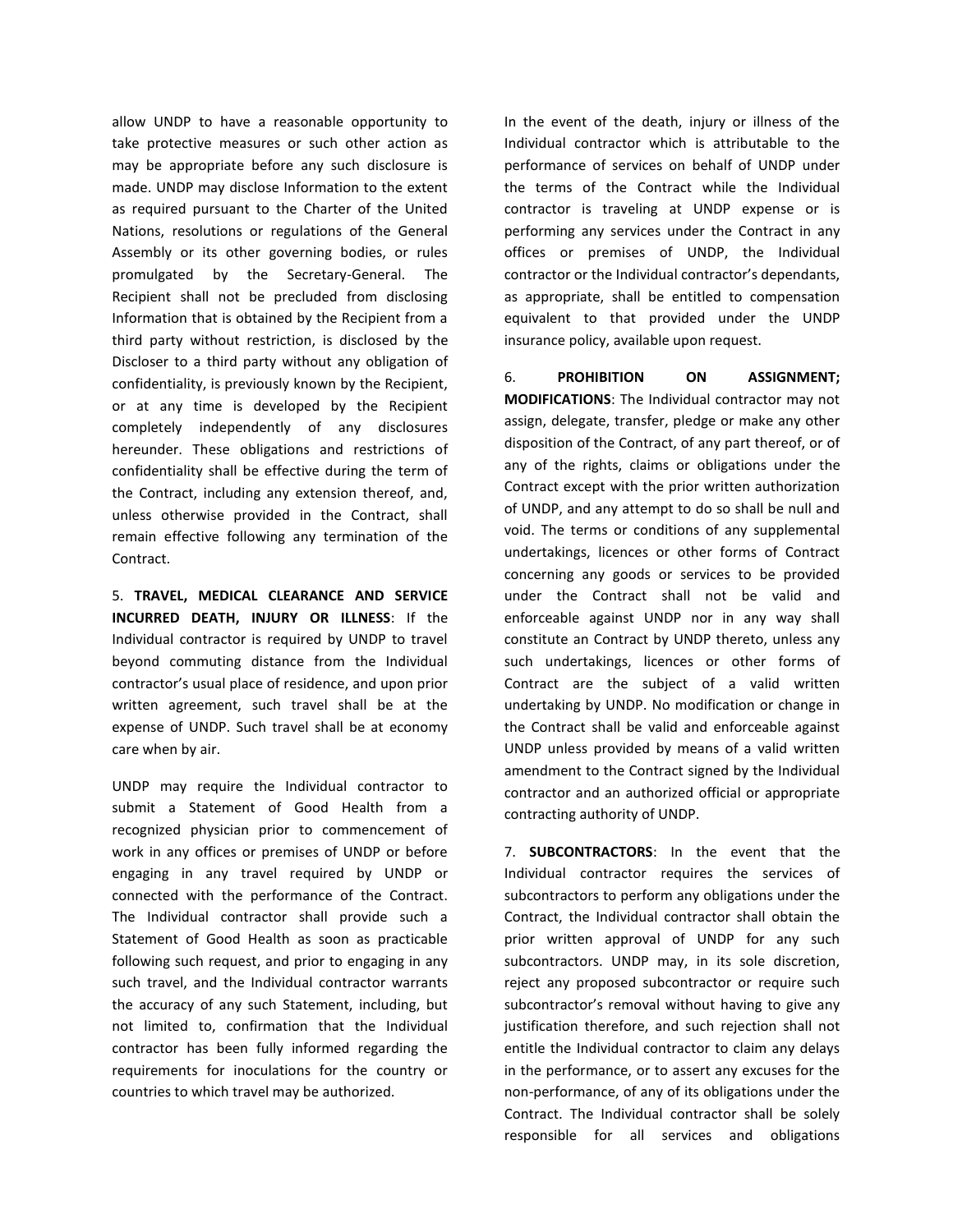performed by its subcontractors. The terms of any subcontract shall be subject to, and shall be construed in a manner that is fully in accordance with, all of the terms and conditions of the Contract.

8. **USE OF NAME, EMBLEM OR OFFICIAL SEAL OF THE UNITED NATIONS**: The Individual contractor shall not advertise or otherwise make public for purposes of commercial advantage or goodwill that it has a contractual relationship with UNDP, nor shall the Individual contractor, in any manner whatsoever, use the name, emblem or official seal of UNDP, or any abbreviation of the name of UNDP, in connection with its business or otherwise without the written permission of UNDP.

9. **INDEMNIFICATION**: The Individual contractor shall indemnify, defend, and hold and save harmless UNDP, and its officials, agents and employees, from and against all suits, proceedings, claims, demands, losses and liability of any kind or nature, including, but not limited to, all litigation costs and expenses, attorney's fees, settlement payments and damages, based on, arising from, or relating to: (a) allegations or claims that the use by UNDP of any patented device, any copyrighted material or any other goods or services provided to UNDP for its use under the terms of the Contract, in whole or in part, separately or in combination, constitutes an infringement of any patent, copyright, trademark or other intellectual property right of any third party; or (b) any acts or omissions of the Individual contractor , or of any subcontractor or anyone directly or indirectly employed by them in the performance of the Contract, which give rise to legal liability to anyone not a party to the Contract, including, without limitation, claims and liability in the nature of a claim for workers' compensation.

10**. INSURANCE**: The Individual contractor shall pay UNDP promptly for all loss, destruction or damage to the property of UNDP caused by the Individual contractor, or of any subcontractor, or anyone directly or indirectly employed by them in the performance of the Contract. The Individual contractor shall be solely responsible for taking out and for maintaining adequate insurance required to meet any of its obligations under the Contract, as

well as for arranging, at the Individual contractor 's sole expense, such life, health and other forms of insurance as the Individual contractor may consider to be appropriate to cover the period during which the Individual contractor provides services under the Contract. The Individual contractor acknowledges and agrees that none of the insurance arrangements the Individual contractor may make shall, in any way, be construed to limit the Individual contractor's liability arising under or relating to the Contract.

11. **ENCUMBRANCES AND LIENS**: The Individual contractor shall not cause or permit any lien, attachment or other encumbrance by any person to be placed on file or to remain on file in any public office or on file with UNDP against any monies due to the Individual contractor or to become due for any work donor or against any goods supplied or materials furnished under the Contract, or by reason of any other claim or demand against the Individual contractor.

12. **FORCE MAJEURE; OTHER CHANGES IN CONDITIONS**: In the event of and as soon as possible after the occurrence of any cause constituting *force majeure*, the Individual contractor shall give notice and full particulars in writing to UNDP of such occurrence or cause if the Individual contractor is thereby rendered unable, wholly or in part, to perform its obligations and meet its responsibilities under the Contract. The Individual contractor shall also notify UNDP of any other changes in conditions or the occurrence of any event, which interferes or threatens to interfere with its performance of the Contract. Not more than fifteen (15) days following the provision of such notice of *force majeure* or other changes in conditions or occurrence, the Individual contractor shall also submit a statement to UNDP of estimated expenditures that will likely be incurred for the duration of the change in conditions or the event. On receipt of the notice or notices required hereunder, UNDP shall take such action as it considers, in its sole discretion, to be appropriate or necessary in the circumstances, including the granting to the Individual contractor of a reasonable extension of time in which to perform any obligations under the Contract.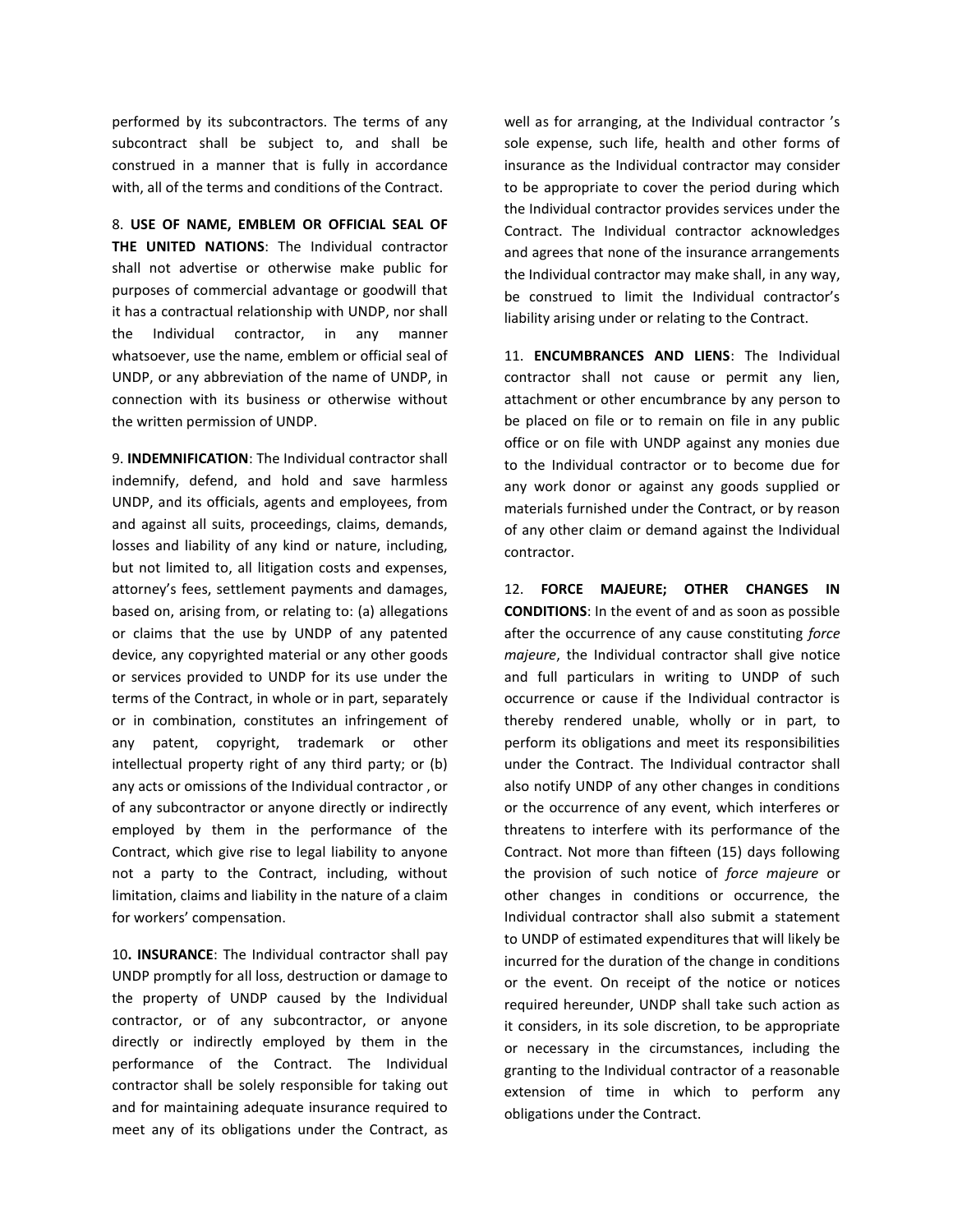In the event of and as soon as possible after the occurrence of any cause constituting *force majeure*, the Individual contractor shall give notice and full particulars in writing to UNDP of such occurrence or cause if the Individual contractor is thereby rendered unable, wholly or in part, to perform its obligations and meet its responsibilities under the Contract. The Individual contractor shall also notify UNDP of any other changes in conditions or the occurrence of any event, which interferes or threatens to interfere with its performance of the Contract. Not more than fifteen (15) days following the provision of such notice of *force majeure* or other changes in conditions or occurrence, the Individual contractor shall also submit a statement to UNDP of estimated expenditures that will likely be incurred for the duration of the change in conditions or the event. On receipt of the notice or notices required hereunder, UNDP shall take such action as it considers, in its sole discretion, to be appropriate or necessary in the circumstances, including the granting to the Individual contractor of a reasonable extension of time in which to perform any obligations under the Contract.

*Force majeure* as used herein means any unforeseeable and irresistible act of nature, any act of war (whether declared or not), invasion, revolution, insurrection, or any other acts of a similar nature or force, *provided that* such acts arise from causes beyond the control and without the fault or negligence of the Individual contractor. The Individual contractor acknowledges and agrees that, with respect to any obligations under the Contract that the Individual contractor must perform in or for any areas in which UNDP is engaged in, preparing to engage in, or disengaging from any peacekeeping, humanitarian or similar operations, any delay or failure to perform such obligations arising from or relating to harsh conditions within such areas or to any incidents of civil unrest occurring in such areas shall not, in and of itself, constitute *force majeure*  under the Contract

13. **TERMINATION**: Either party may terminate the Contract, in whole or in part, upon giving written notice to the other party. The period of notice shall be five (5) days in the case of Contracts for a total period of less than two (2) months and fourteen (14) days in the case of contracts for a longer period. The initiation of conciliation or arbitral proceedings, as provided below, shall not be deemed to be a "cause" for or otherwise to be in itself a termination of the Contract. UNDP may, without prejudice to any other right or remedy available to it, terminate the Contract forthwith in the event that: (a) the Individual contractor is adjudged bankrupt, or is liquidated, or becomes insolvent, applies for moratorium or stay on any payment or repayment obligations, or applies to be declared insolvent; (b) the Individual contractor is granted a moratorium or a stay or is declared insolvent; the Individual contractor makes an assignment for the benefit of one or more of its creditors; (c) a Receiver is appointed on account of the insolvency of the Individual contractor ; (d) the Individual contractor offers a settlement in lieu of bankruptcy or receivership; or (e) UNDP reasonably determines that the Individual contractor has become subject to a materially adverse change in its financial condition that threatens to endanger or otherwise substantially affect the ability of the Individual contractor to perform any of its obligations under the Contract.

In the event of any termination of the Contract, upon receipt of notice of termination by UNDP, the Individual contractor shall, except as may be directed by UNDP in the notice of termination or otherwise in writing: (a) take immediate steps to bring the performance of any obligations under the Contract to a close in a prompt and orderly manner, and in doing so, reduce expenses to a minimum; (b) refrain from undertaking any further or additional commitments under the Contract as of and following the date of receipt of such notice; (c) deliver all completed or partially completed plans, drawings, information and other property that, if the Contract had been completed, would be required to be furnished to UNDP thereunder; (d) complete performance of the work not terminated; and (e) take any other action that may be necessary, or that UNDP may direct in writing, for the protection and preservation of any property, whether tangible or intangible, related to the Contract that is in the possession of the Individual contractor and in which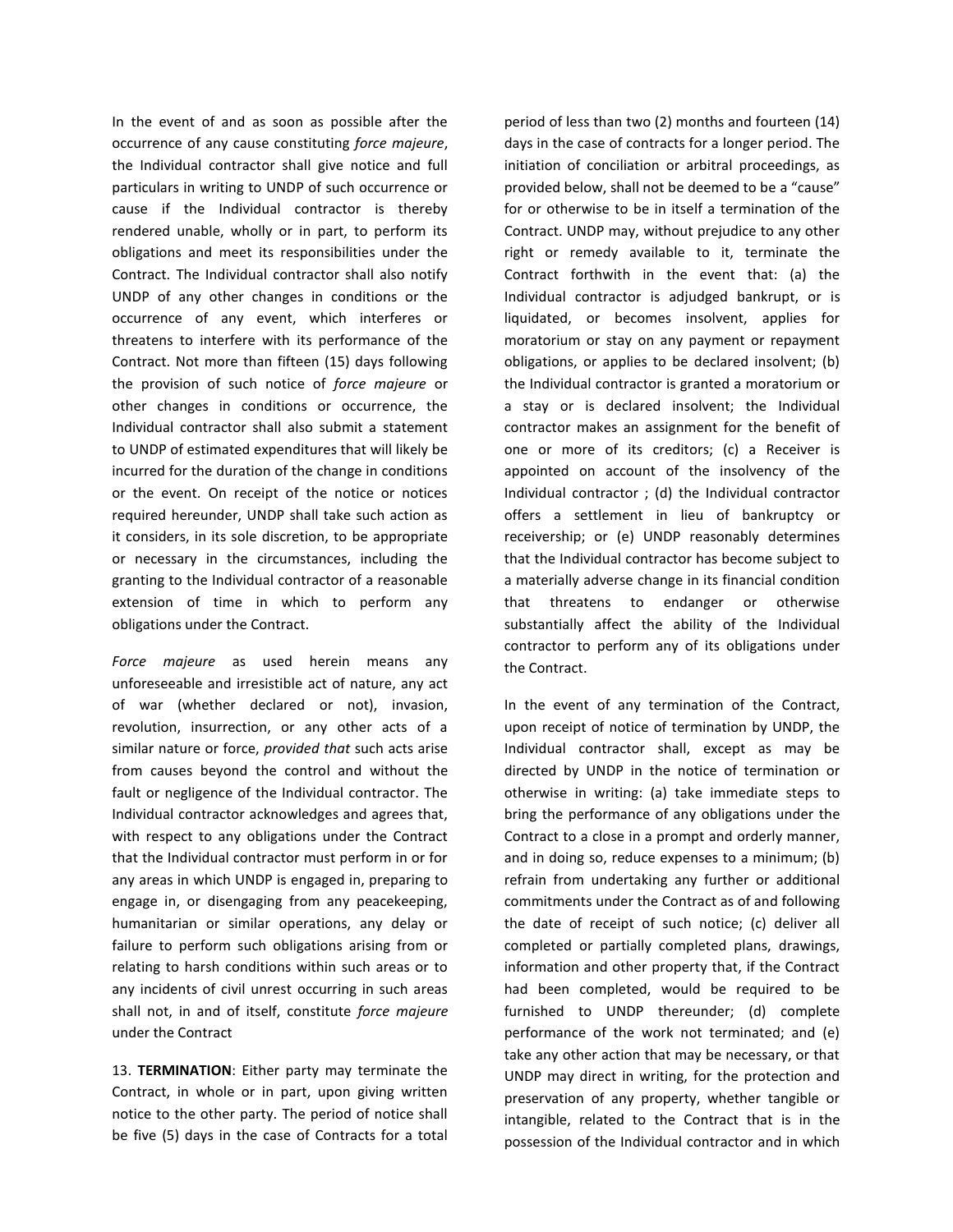UNDP has or may be reasonably expected to acquire an interest.

In the event of any termination of the Contract, UNDP shall only be liable to pay the Individual contractor compensation on a pro rata basis for no more than the actual amount of work performed to the satisfaction of UNDP in accordance with the requirements of the Contract. Additional costs incurred by UNDP resulting from the termination of the Contract by the Individual contractor may be withheld from any amount otherwise due to the Individual contractor from UNDP..

14. **NON-EXCLUSIVITY**: UNDP shall have no obligation respecting, and no limitations on, its right to obtain goods of the same kind, quality and quantity, or to obtain any services of the kind described in the Contract, from any other source at any time.

15. **TAXATION:** Article II, section 7, of the Convention on the Privileges and Immunities of the United Nations provides, *inter alia*, that the United Nations, including its subsidiary organs, is exempt from all direct taxes, except charges for public utility services, and is exempt from customs restrictions, duties and charges of a similar nature in respect of articles imported or exported for its official use. In the event any governmental authority refuses to recognize the exemptions of the United Nations from such taxes, restrictions, duties or charges, the Individual contractor shall immediately consult with UNDP to determine a mutually acceptable procedure. UNDP shall have no liability for taxes, duties or other similar charges payable by the Individual contractor in respect of any amounts paid to the Individual contractor under this Contract, and the Individual contractor acknowledges that UNDP will not issue any statements of earnings to the Individual contractor in respect of any such payments.

## 16. **AUDITS AND INVESTIGATIONS**:

Each invoice paid by UNDP shall be subject to a postpayment audit by auditors, whether internal or external, of UNDP or by other authorized and qualified agents of UNDP at any time during the

term of the Contract and for a period of two (2) years following the expiration or prior termination of the Contract. UNDP shall be entitled to a refund from the Individual contractor for any amounts shown by such audits to have been paid by UNDP other than in accordance with the terms and conditions of the Contract.

The Individual contractor acknowledges and agrees that, from time to time, UNDP may conduct investigations relating to any aspect of the Contract or the award thereof, the obligations performed under the Contract, and the operations of the Individual contractor generally relating to performance of the Contract. The right of UNDP to conduct an investigation and the Individual contractor's obligation to comply with such an investigation shall not lapse upon expiration or prior termination of the Contract. The Individual contractor shall provide its full and timely cooperation with any such inspections, postpayment audits or investigations. Such cooperation shall include, but shall not be limited to, the Individual contractor's obligation to make available its personnel and any relevant documentation for such purposes at reasonable times and on reasonable conditions and to grant to UNDP access to the Individual contractor's premises at reasonable times and on reasonable conditions in connection with such access to the Individual contractor's personnel and relevant documentation. The Individual contractor shall require its agents, including, but not limited to, the Individual contractor's attorneys, accountants or other advisers, to reasonably cooperate with any inspections, post-payment audits or investigations carried out by UNDP hereunder.

## 17. **SETTLEMENT OF DISPUTES**:

**AMICABLE SETTLEMENT**: UNDP and the Individual contractor shall use their best efforts to amicably settle any dispute, controversy or claim arising out of the Contract or the breach, termination or invalidity thereof. Where the parties wish to seek such an amicable settlement through conciliation, the conciliation shall take place in accordance with the Conciliation Rules then obtaining of the United Nations Commission on International Trade Law ("UNCITRAL"), or according to such other procedure as may be agreed between the parties in writing.

**ARBITRATION**: Any dispute, controversy or claim between the parties arising out of the Contract, or the breach, termination, or invalidity thereof, unless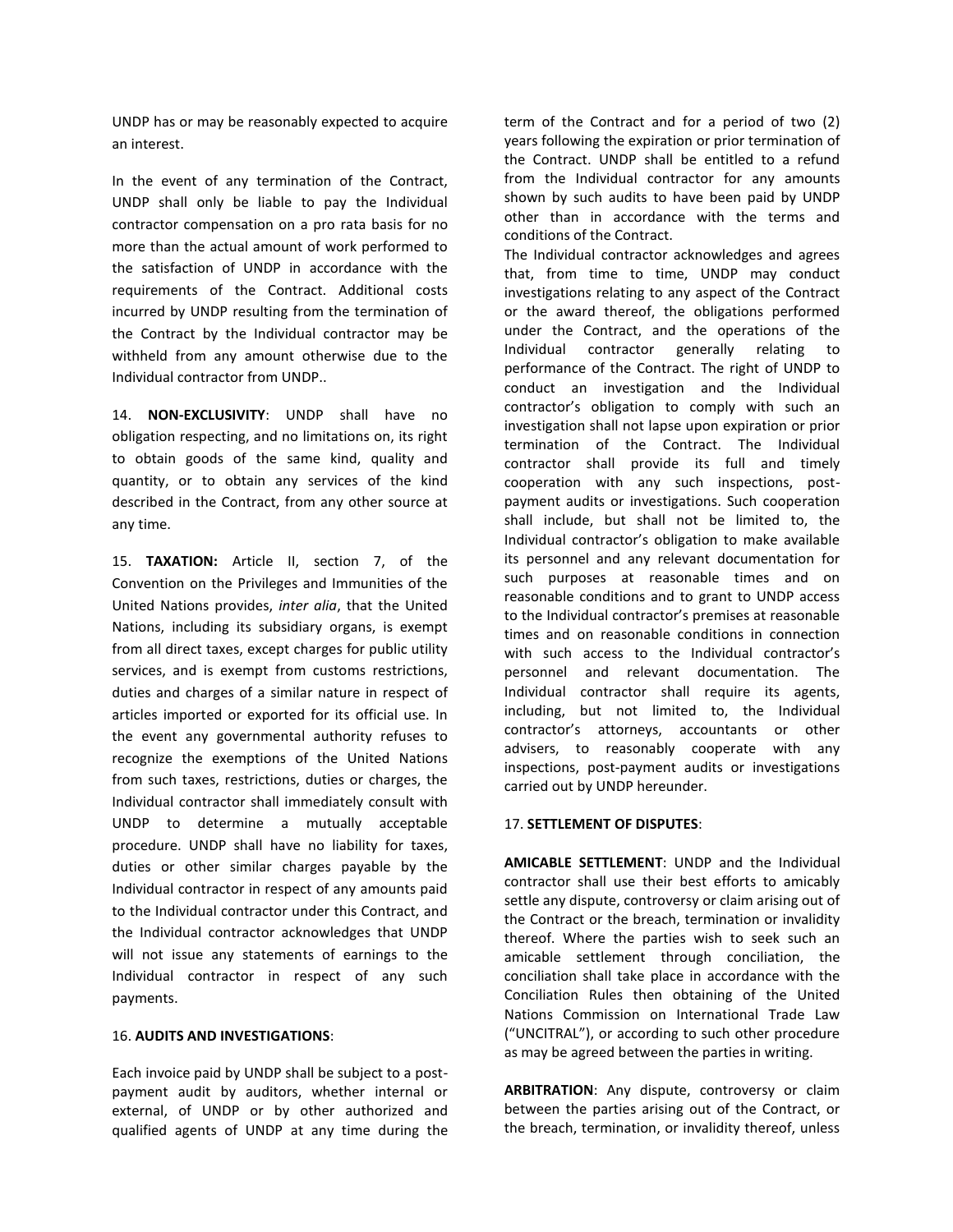settled amicably, as provided above, shall be referred by either of the parties to arbitration in accordance with the UNCITRAL Arbitration Rules then obtaining. The decisions of the arbitral tribunal shall be based on general principles of international commercial law. For all evidentiary questions, the arbitral tribunal shall be guided by the Supplementary Rules Governing the Presentation and Reception of Evidence in International Commercial Arbitration of the International Bar Association, 28 May 1983 edition. The arbitral tribunal shall be empowered to order the return or destruction of goods or any property, whether tangible or intangible, or of any confidential information provided under the Contract, order the termination of the Contract, or order that any other protective measures be taken with respect to the goods, services or any other property, whether tangible or intangible, or of any confidential information provided under the Contract, as appropriate, all in accordance with the authority of the arbitral tribunal pursuant to Article 26 ("Interim Measures of Protection") and Article 32 ("Form and Effect of the Award") of the UNCITRAL Arbitration Rules. The arbitral tribunal shall have no authority to award punitive damages. In addition, unless otherwise expressly provided in the Contract, the arbitral tribunal shall have no authority to award interest in excess of the London Inter-Bank Offered Rate ("LIBOR") then prevailing, and any such interest shall be simple interest only. The parties shall be bound by any arbitration award rendered as a result of such arbitration as the final adjudication of any such dispute, controversy or claim.

18. **PRIVILEGES AND IMMUNITIES**: Nothing in or relating to the Contract shall be deemed a waiver, express or implied, of any of the privileges and immunities of the United Nations, including its subsidiary organs.